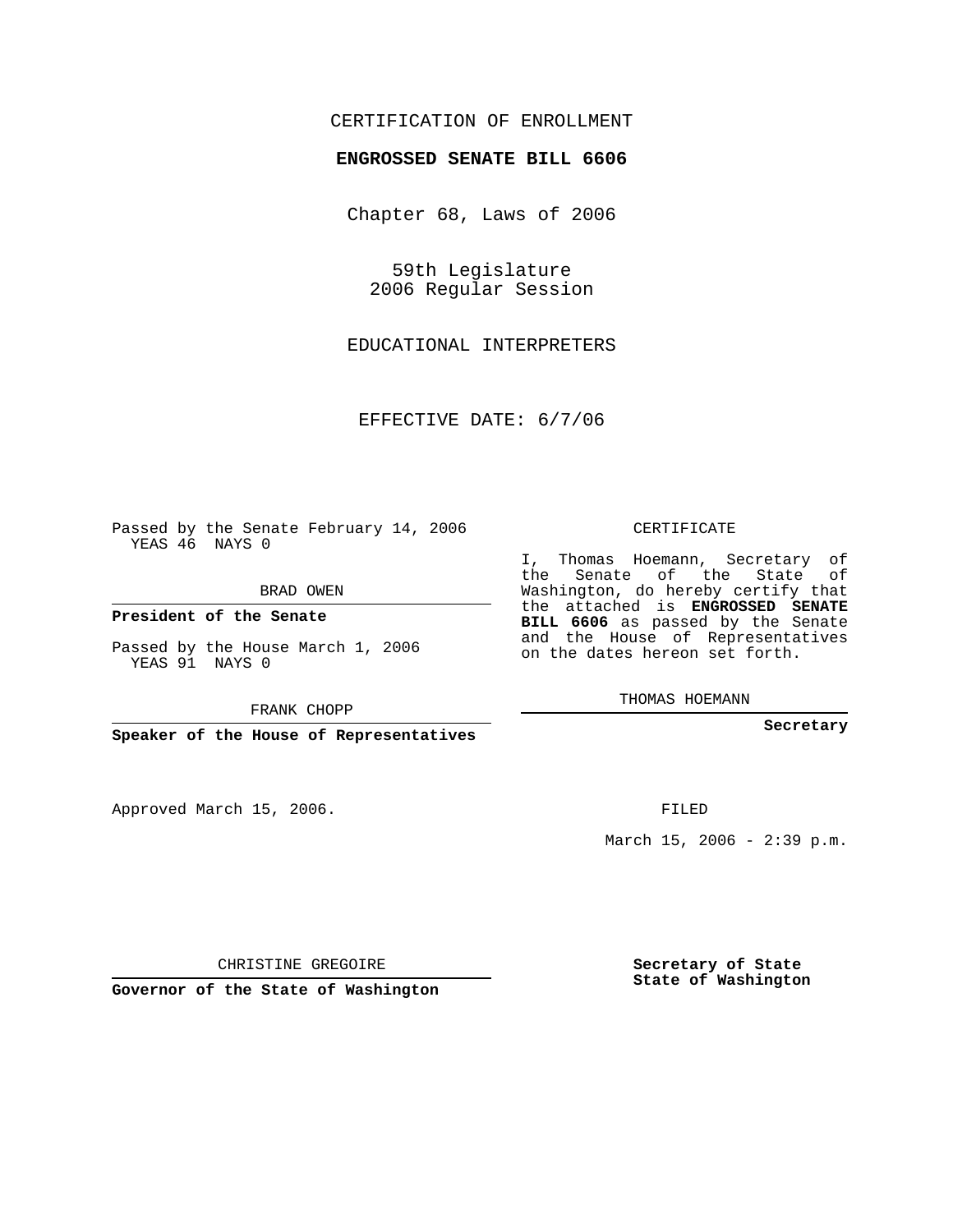## **ENGROSSED SENATE BILL 6606** \_\_\_\_\_\_\_\_\_\_\_\_\_\_\_\_\_\_\_\_\_\_\_\_\_\_\_\_\_\_\_\_\_\_\_\_\_\_\_\_\_\_\_\_\_

\_\_\_\_\_\_\_\_\_\_\_\_\_\_\_\_\_\_\_\_\_\_\_\_\_\_\_\_\_\_\_\_\_\_\_\_\_\_\_\_\_\_\_\_\_

Passed Legislature - 2006 Regular Session

## **State of Washington 59th Legislature 2006 Regular Session**

**By** Senators Fraser, Oke, Fairley, Deccio, Berkey, McAuliffe, Keiser, Kline, Regala, Honeyford, Thibaudeau, Mulliken, Pridemore, Rockefeller, Delvin, Rasmussen and Kohl-Welles

Read first time 01/16/2006. Referred to Committee on Early Learning, K-12 & Higher Education.

 AN ACT Relating to standards for educational interpreters for students who are deaf or hard of hearing; adding a new section to chapter 28A.155 RCW; and creating a new section.

BE IT ENACTED BY THE LEGISLATURE OF THE STATE OF WASHINGTON:

 NEW SECTION. **Sec. 1.** The legislature finds that there are no current standards for educational interpreters for students who are deaf or hard of hearing. Establishing standards will improve the quality of educational interpreters in our schools.

 NEW SECTION. **Sec. 2.** A new section is added to chapter 28A.155 RCW to read as follows:

 (1) To the extent funds are appropriated, by January 15, 2007, the superintendent of public instruction must develop standards for educational interpreters of students who are deaf or hard of hearing. The standards must be focused on the specific skills and knowledge necessary to serve the communication needs of these students. By January 15, 2007, the superintendent must report to the education committees of the legislature and also recommend an implementation